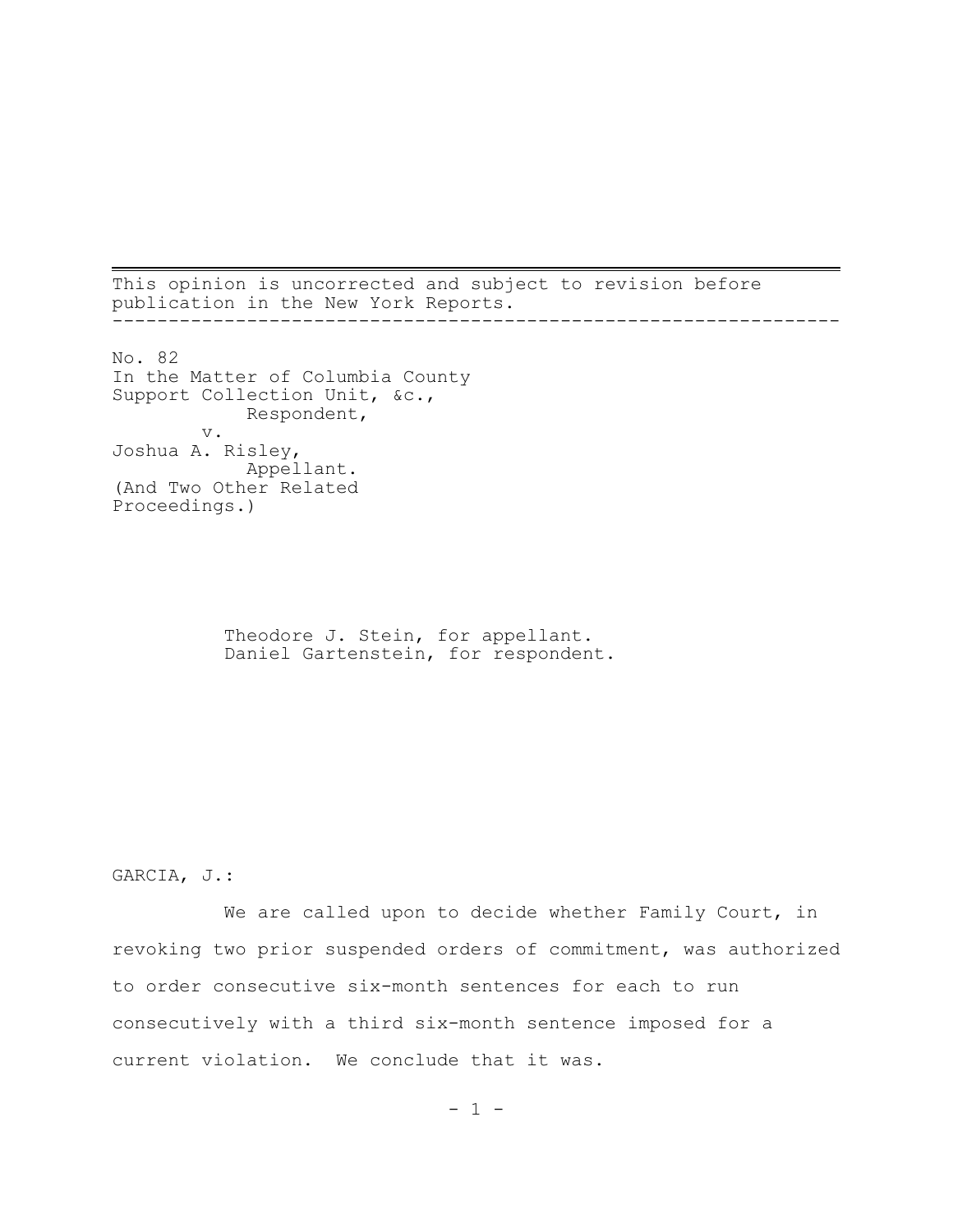Enforcing child support obligations has long been a priority in New York. More than fifty years ago, this State enacted the "Family Court Act," establishing the Family Court and its powers of enforcement, including the power to commit an individual "to jail for a term not to exceed six months" for a willful failure to obey a support order (Family Ct Act  $\S$  454 [a], L 1962, ch 686). Subsequently, this State enacted the "New York State Support Enforcement Act of 1986" (Support Enforcement Act), aimed at addressing the harmful effects of the pervasive disregard of court-ordered support obligations. In approving this legislation, then Governor Mario Cuomo admonished, "[t]he absence of an effective child support system has been a major factor in the alarming rate of poverty among children in this country, who are owed nearly \$3 billion in unpaid child support" (Governor's Mem approving L 1986, ch 892, 1986 McKinney's Session Laws of NY at  $3213$ ).<sup>1</sup> The Support Enforcement Act's primary purpose was to "ensure that the children of this state . . . receive the support that is their legal right" by addressing "support enforcement issues vigorously and comprehensively" (id. at 3214) and it "[s]et forth all the remedies available for enforcing a support order upon failure of a respondent to comply,

- 2 - No. 82

<sup>1</sup>Today, that number has increased to over \$115 billion (see U.S. Department of Health and Human Services, Administration for Children and Families, Office of Child Support Enforcement, *Preliminary Report FY 2015* at 90,

http://www.acf.hhs.gov/sites/default/files/programs/css/fy2015\_pr eliminary.pdf [accessed May 9, 2016]).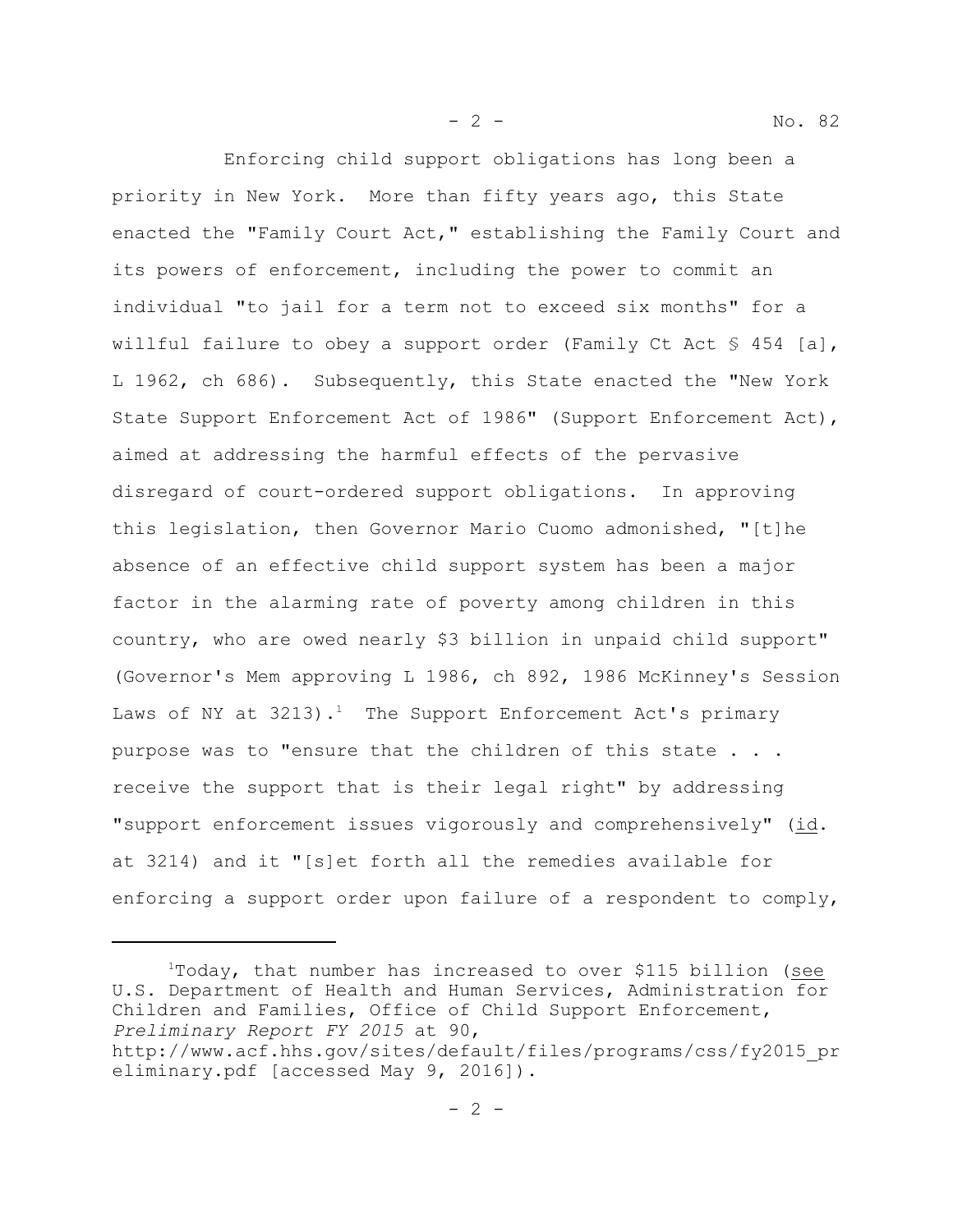including . . . commitment" (L 1986, ch 892, Governor's Program Bill Mem No. 84, Bill Jacket at 20).

As a result, Family Court is empowered "to use any or all enforcement powers in every proceeding brought for violation of a court order" of support (Family Ct Act § 454 [1]). Such powers include the authority to sentence willfully non-compliant parents to jail "for a term not to exceed six months[,]" but also to suspend such orders of commitment when appropriate (see Family Ct Act §§ 454 [3] [a], 455 [1]).

Here, the Appellate Division rejected the contention that consecutive commitments were not authorized by Family Court Act  $\frac{1}{2}$  454 (3) and concluded that "[q]iven the father's failure to contest the amounts due and his willful refusal to voluntarily pay them despite repeated opportunities afforded to him over more than three years, we find no abuse of discretion in the determination to run the sentences consecutively" (122 AD3d 1097, 1098 [3d Dept 2014]). We agree and affirm.

"[T]he problems of enforcing a support order could fill a book" (Matter of Powers v Powers, 86 NY2d 63, 65 [1995]). To address such problems, Family Court has various tools to use in achieving the ultimate goal of providing children with the financial support that is their right. For instance, even absent a willfulness finding, such enforcement remedies include entry of a money judgment, income deduction, undertaking, sequestration, and the suspension of drivers' and recreational licenses (Family

- 3 -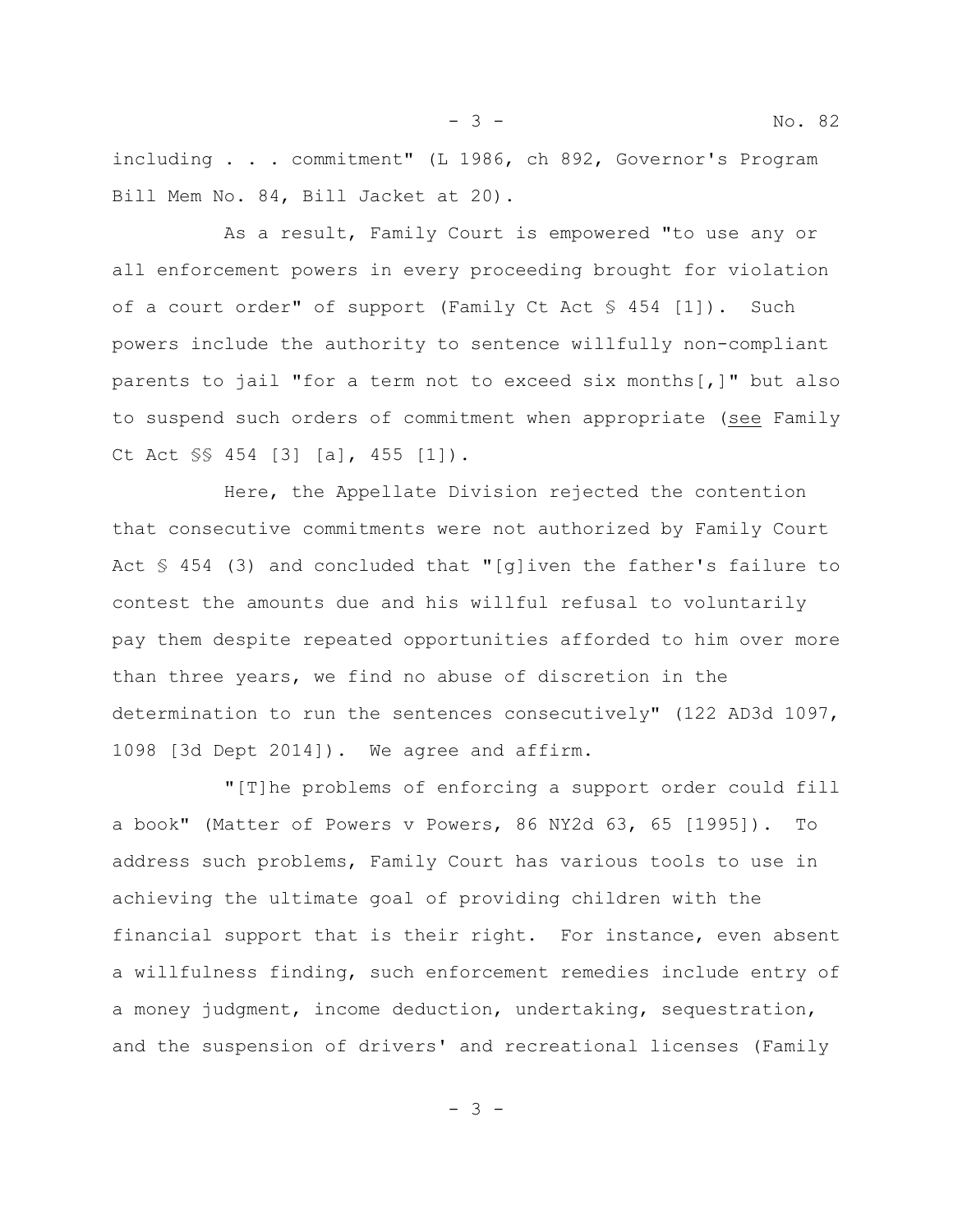Ct Act  $\S$  454 [2]). Incarceration is an option when the Family Court determines that a respondent *willfully* failed to comply with "any lawful order of support," in which case, the court may:

> "[C]ommit the respondent to jail for a term not to exceed six months. For purposes of this subdivision, failure to pay support, as ordered, shall constitute prima facie evidence of a willful violation.  $\ldots$  . Such commitment does not prevent the court from subsequently committing the respondent for failure thereafter to comply with any such order . . . " (Family Ct Act  $\S$  454 [3] [a]).

Even when the commitment provision is invoked, Family Court has the discretion to "suspend an order of commitment upon such reasonable conditions, if any, as the court deems appropriate to carry out the purposes of [article four] . . . " (Family Ct Act § 455 [1]). That suspension may, however, be revoked "at any time" for "good cause shown" (id.).

The father in this case demonstrated the willful flaunting of support orders the Legislature sought to address in passing the Support Enforcement Act. Without making any attempt at an excuse for inability to pay, the father repeatedly failed to meet his court-ordered support obligations. His conduct resulted in a substantial amount owed in arrears and two suspended orders of commitment, one each in 2010 and 2012, for willfully violating Family Court support orders. Both suspended commitments were conditioned upon the father making timely child support payments.

In 2013, Family Court found yet a third willful

 $-4 -$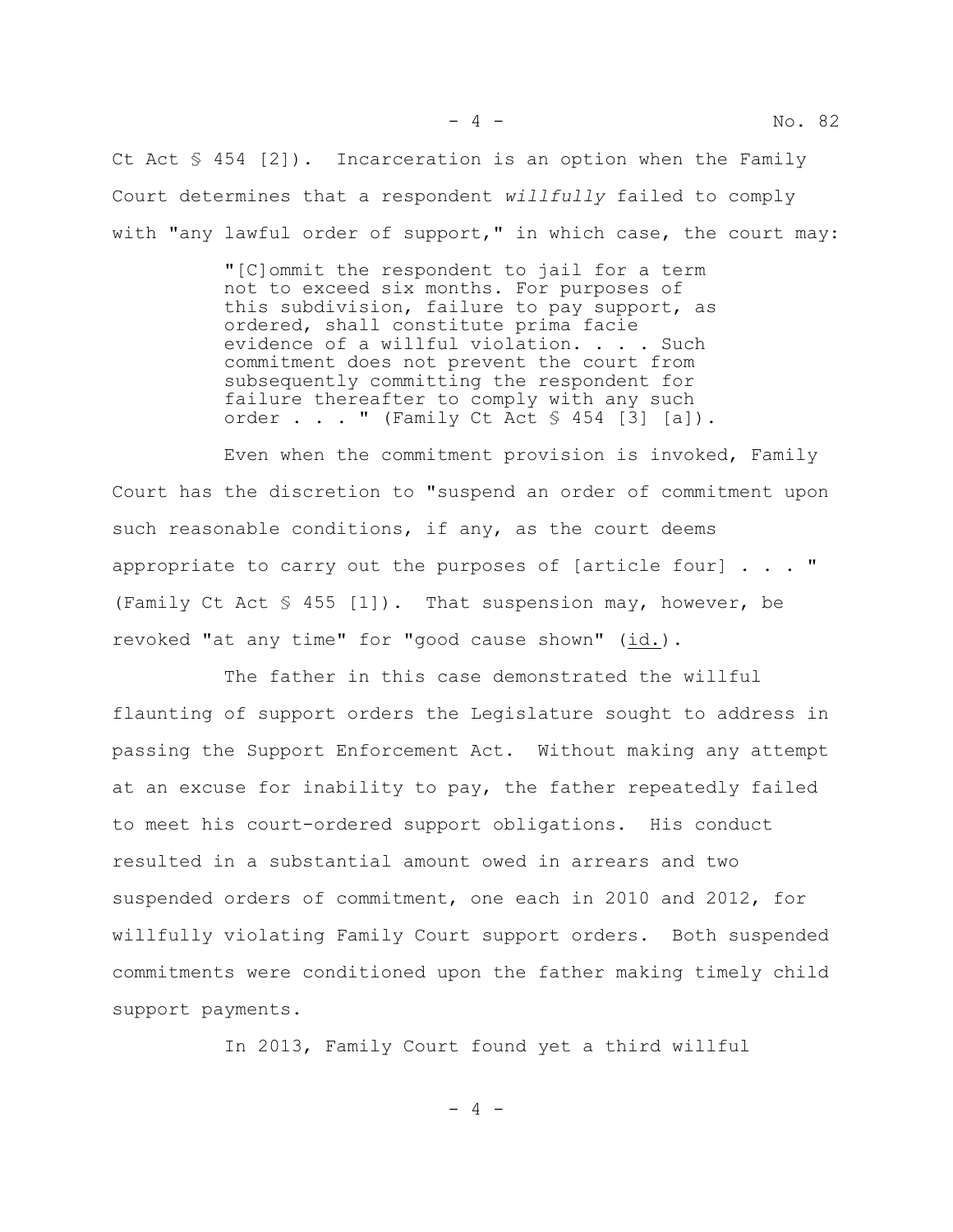violation of a prior order, revoked the two suspended orders for the past violations, sentenced the father to a new six-month sentence, resulting in three consecutive six-month sentences. Once again, the father made no attempt to plead an inability to pay or seek modification of the support orders.

In ordering the term of incarceration, Family Court determined that the father willfully failed to comply with his child support obligations on three separate violation petitions and found good cause existed to revoke the father's two suspended commitments. The Appellate Division affirmed this conclusion (122 AD3d at 1098). Here, the father does not challenge the willfulness findings, but challenges only the Family Court's authority to order his six-month sentences be served consecutively.

Family Court's action was taken well after the initial suspension of the earlier orders of incarceration, raising an issue of the timing of the revocation. The statute expressly provides that Family Court "has continuing jurisdiction over any support proceeding brought under [article four] until its judgment is completely satisfied and may modify, set aside or vacate any order issued in the course of the proceeding . . . " (Family Ct Act § 451 [1]; see also Matter of Damadeo v Keller, 132 AD3d 670, 672 [2d Dept 2015]). In conjunction with this continuing jurisdiction, Family Court has authority to both suspend an order of commitment and to revoke such suspension "at

 $-5 -$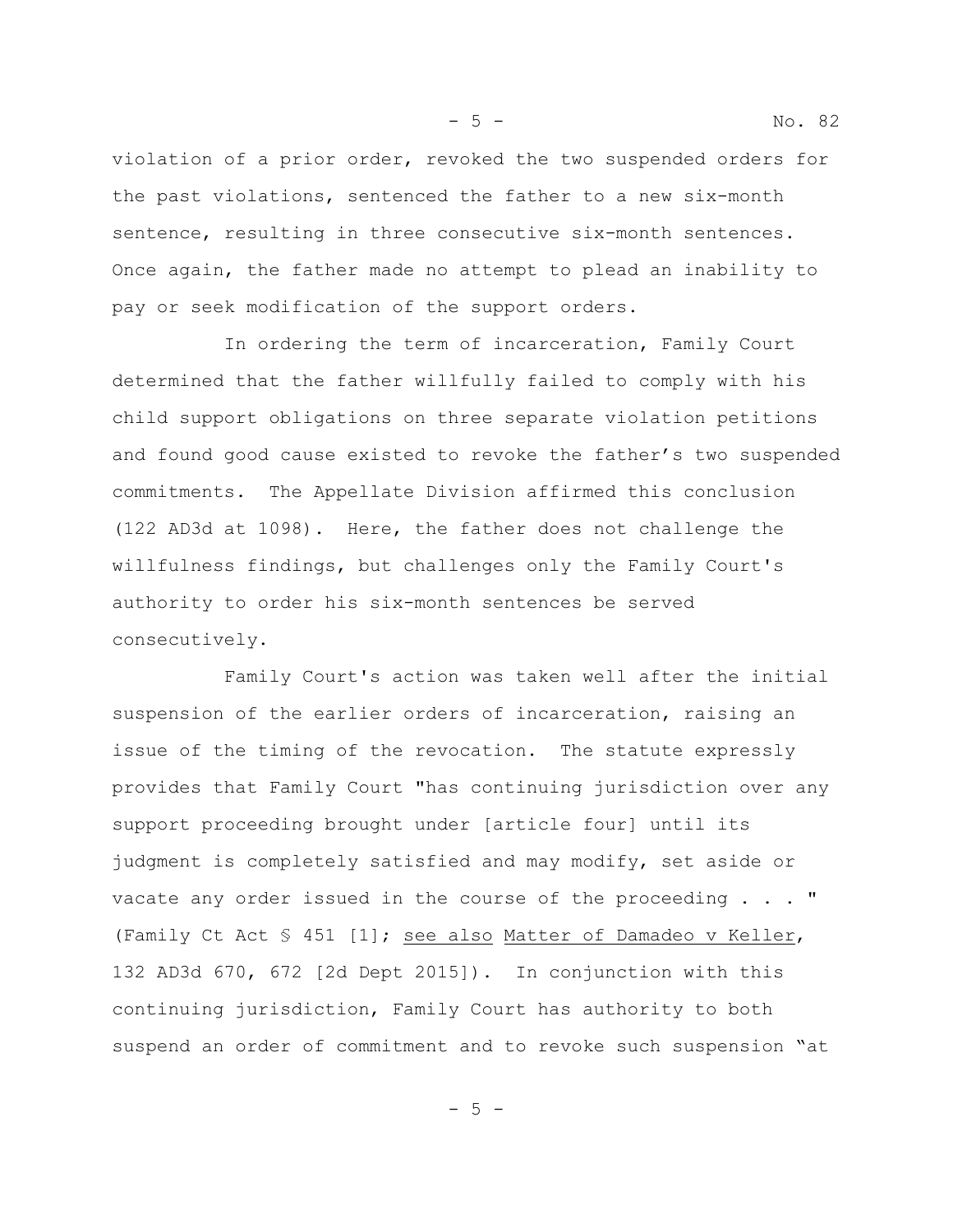any time" for "good cause shown" (Family Court Act § 455 [1]; see Matter of Horike v Freedman, 81 AD3d 1091, 1091 [3d Dept 2011], lv denied and dismissed 16 NY3d 899 [2011]). These sections make clear that Family Court may reinstate a suspended commitment at *any time* while respondent has failed to satisfy the judgment. This is consistent with Appellate Division Departments that have held Family Court has the discretion to revoke a previously suspended judgment despite the fact that significant time has lapsed since the suspension (see Matter of Bonneau v Bonneau, 97 AD3d 917, 917-918 [3d Dept 2012]; see also Matter of Putnam County Probation Dept. v Dimichele, 120 AD3d 820, 820-821 [2d Dept 2014]).

Therefore, Family Court retained jurisdiction over the father on the two suspended commitments because he failed to "completely satisfy" the judgments against him and failed to comply with ongoing support obligations. "Jurisdiction continues until such time as all arrears have been paid, no matter how long, and regardless of the age of the child" (Merril Sobie, Practice Commentaries, McKinney's 2016, Family Ct Act § 451). With this jurisdiction, Family Court had statutory authority to revoke the father's suspended sentences at any time for good cause shown, despite the lapse in time from the initial suspension.

Once the determination was made to revoke the suspensions, Family Court had discretion to impose consecutive

- 6 -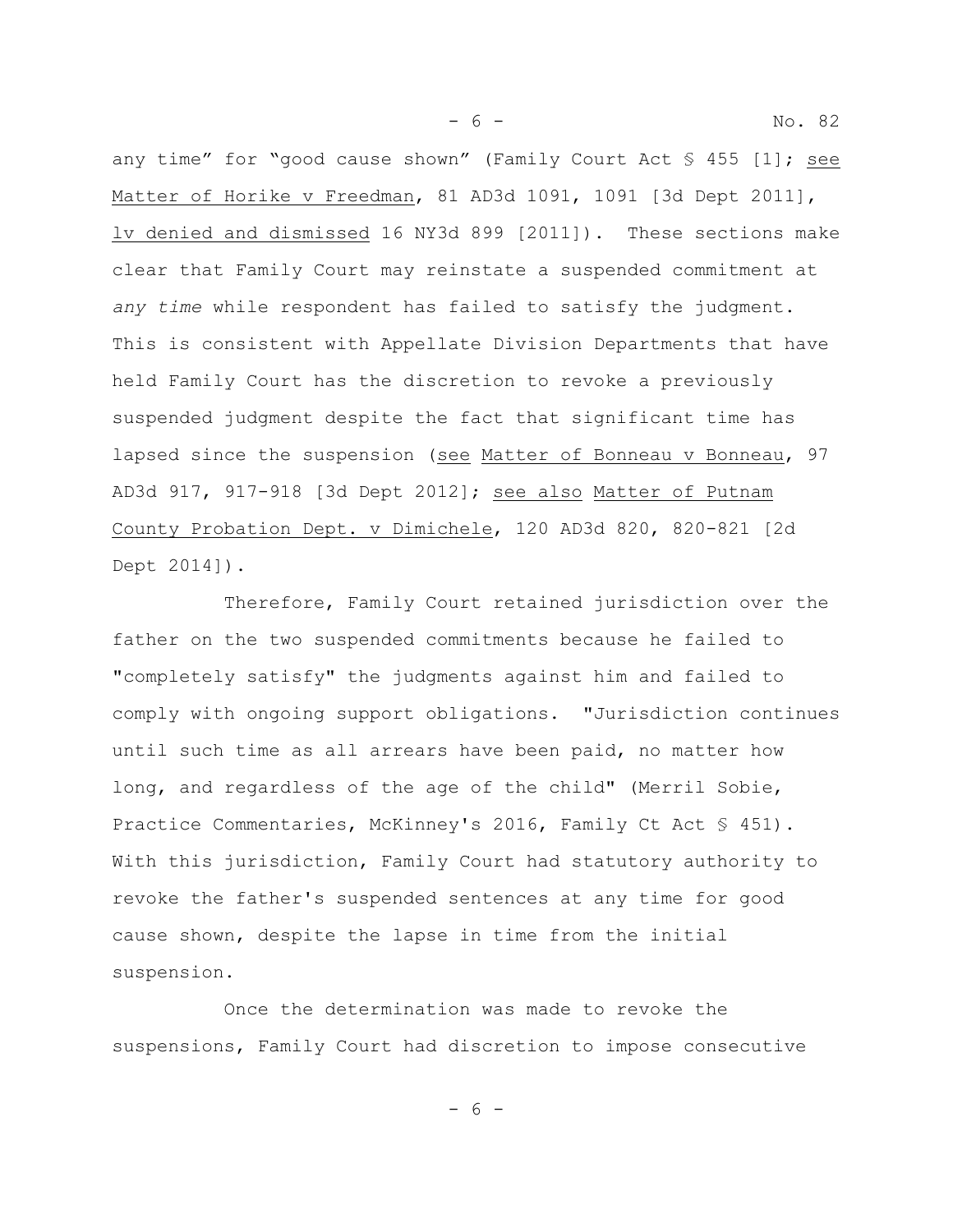- 7 - No. 82

sentences for each willful violation.

In Walker v Walker, relied on by the Appellate Division below, this Court held that Family Court had authority under Family Court Act § 846-a to impose three consecutive six-month sentences for three separate violations of one protection order (86 NY2d 624 [1995]). While Walker involved three violations of one protection order –- not the suspended sentence issue we have here -- this Court held "that the Family Court is not generally precluded from imposing, in the exercise of prudent and appropriate discretion, a maximum six-month jail commitment for each separate and distinct violation of an order of protection, to be served consecutively" (id. at 627).

The language in Family Court Act § 454 (3) (a) and § 846-a, the statute at issue in Walker, which prescribe Family Court's power to commit respondents to jail for willful violations of support and protection orders respectively, is nearly identical and has been so since each was originally drafted in 1962 (compare Family Ct Act § 454 [3] [a] with Family Ct Act § 846-a; see also L 1962, ch 686 at 3087 § 454 [a], 3128 § 846). Although Walker is at some level distinguishable based on the policy behind orders of protection, namely to prevent physical harm, while orders of support are intended to enforce child support obligations, similar enforcement goals underlie both statutes. As was the case with orders of protection, the judicial authority to commit prescribed in § 454 (3) (a) was

- 7 -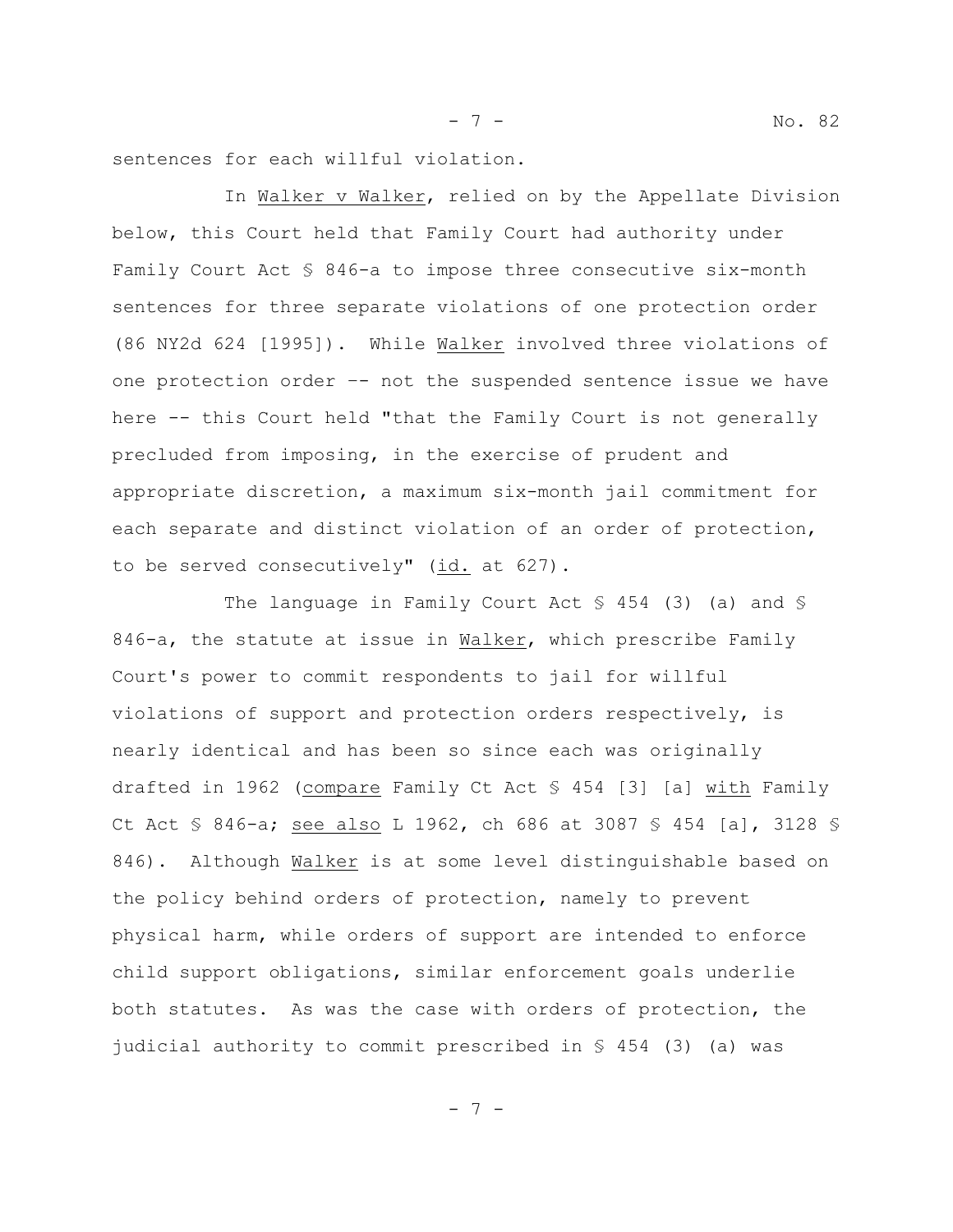intended to prevent violations, deter further violations and vigorously and comprehensively enforce Family Court orders. Accordingly, as with Family Court Act § 846-a, consecutive sentences are authorized by the language and policy goals of article 4 of the statute.

With respect to concerns over lengthy incarceration of those simply unable to pay, the statutory scheme provides protection: "any respondent against whom an order of commitment has been issued, if financially unable to comply with any lawful order . . . may make application to the court for an order relieving him or her of payments directed in such order and the commitment order" (Family Ct Act § 455 [2]). It is conceded that the father here never claimed an inability to pay or sought adjustment of his child support obligations. To the contrary, the father repeatedly affirmed his ability to make weekly payments and never sought reduction or modification of his child support obligations.

Willful violators of Family Court orders should not in effect be given immunity for past violations -- conduct which would have justified incarceration at the time -- solely because the trial court exercised restraint in fashioning a remedy that provided yet another opportunity to meet support obligations. We conclude that it was within the discretion of the Family Court judge to impose consecutive sentences for each willful violation. Accordingly, the Appellate Division order, insofar as appealed

- 8 -